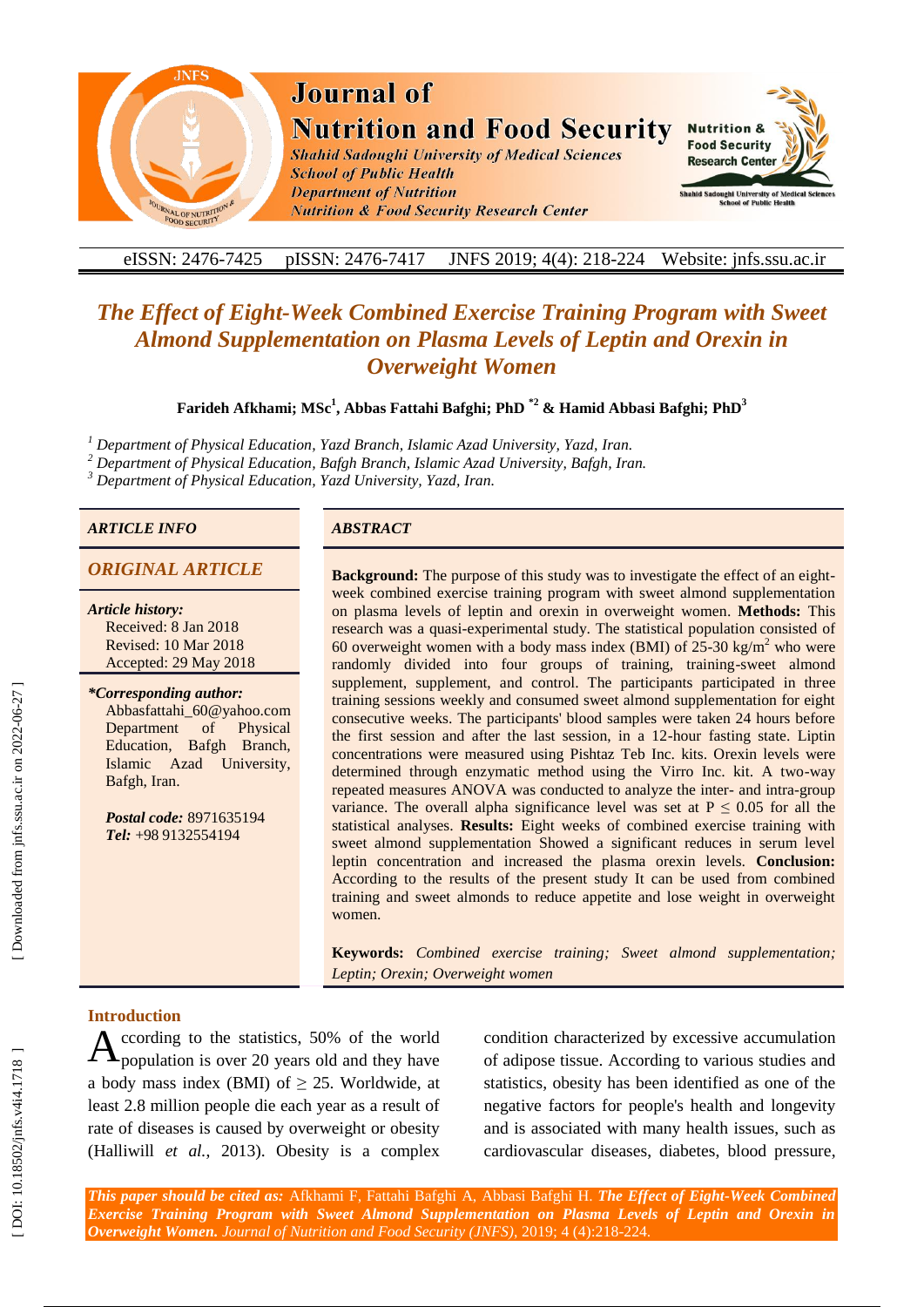and lipids. The World Health Organization (WHO) refers to the rapid increase in the prevalence of obesity as an epidemic of obesity (obesity epidemic) and associates obesity and its implications with one of the main health risks in the world today (Zar *et al.*, 2017). Recognizing the factors that can help reduce this problem is of high importance. Obesity is result of the imbalance between energy intake and energy expenditure. Sport activities play an important role in reducing and maintaining body weight (Mohammadi Moghaddam *et al.*, 2014). Weight is associated with the hormonal changes in the plasma level, which can affect the physiological function of the body. Weight gain can change the hormone orexin and leptin levels.

Orexin is an appetite -stimulating hormone produced by posterior hypothalamus that secrete s into the blood. It can increase the appetite by affecting the appetite centers in the brain. Orexin production in obese individuals is generally less than the normal ones. It has an inverse relationship with BMI (King *et al.*, 2009). In a study conducted on the animals, the researchers found that although orexin -deficient animals ate less, they were heavier than the non -orexin -deficient ones. According to their findings, obesity in orexin -deficient animals may be due to the inability of brown preadipocytes to be differentiate d from brown fat, which reduces the brown fat thermogenesis and lead s to dampening of energy expenditure (Sellayah *et al.*, 2011). On the other hand, a study investigated the effects of orexin on sleep and wakefulness, energy homeostasis , and intestinal secretion among a newly created mouse line overexpressing human prepro -orexin gene. The results showed that orexin inhibited the animals' rapid eye movement sleep. In addition, it increasingly affected the metabolic heat production independent of uncoupling protein mediated thermogenesis in brown fat (Mäkelä, 2010). The deficiency of this hormone in the human body is largely responsible for the development of obesity, since it reduces the body's ability to burn fats and calories. Therefore, doing exercises can improve the individuals' quality of life and health (Messina *et al.*, 2014) .

On the other hand, one of the important hormones that play role in obesity is leptin, which disorder can trigger the abnormal increase and decrease of the body weight. A close relationship was found between serum leptin, fat percentage , and BMI; so that elevated body fat increased leptin secretion and cause d gradual resistance to leptin's activity. In recent years, the effect of leptin on arterial blood pressure and heart rate was demonstrated. Researchers believe that in obese participants, increased levels of leptin in the blood (as an indicator of leptin's resistance) affect s the obesity -associated diseases, cardiovascular diseases, type 2 diabetes, insulin resistance, and high blood pressure (Keller *et al.*, 2005). In this regard, doing physical exercises can boost the quality of one's health. In physical education, combined exercise training is a combination of aerobic and weight training that increases muscle mass and reduces fat simultaneously. A lot of studies have investigated the role of aerobic exercises on leptin secretion; however, some contradictions exist in the results. For example, Khorshidi (Khorshidi *et al.*, 2012) observed that 12 weeks of aerobic training reduced serum leptin levels and increased serum testosterone, which is contrary to the results reported by Ara (Ara *et al.*, 2006) and Sari (Sari *et al.*, 2007), who found that aerobic exercise did not affect the leptin secretion.

The fruit of the almond is a drupe weighing between 20 and 80 grams. Research shows that diets consisting of almonds increase blood lipoprotein levels. Dietary consumption of almonds reduce s the coronary heart diseases and ha s antioxidant properties. Peanuts, like other nuts, have high levels of unsaturated fats and low level s of saturated fat. Therefore, its consumption is effective in reducing fats, notably cholesterol and reduces the risk of cardiovascular diseases (Esfah lan *et al.*, 2010) .

In the study by Stephens et al., consuming almond and its oil reduced the risk cardiovascular diseases by lowering blood cholesterol levels. Almond consumption also led to a significant increase in high density lipoprotein cholesterol (HDL -c) and a significant decrease in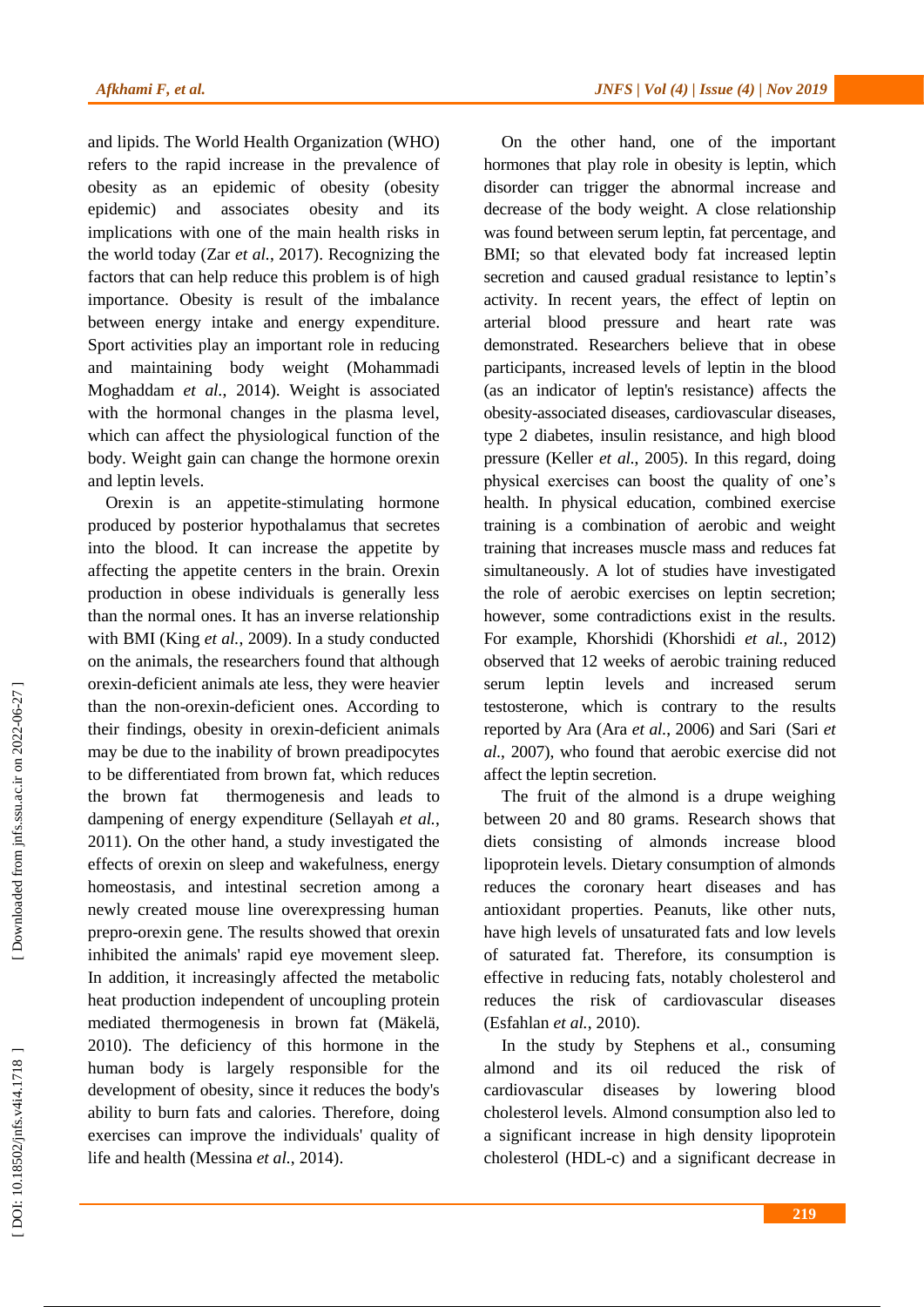total cholesterol (TC ) and low density lipoprotein cholesterol (LDL -c) (Stephens *et al.*, 2010). In another study, Spiller et al. found that TC and LDL - c levels in the almond -consuming group were significantly lower than those who did not consume almonds. However, the role of almond consumption besides physical activity has been underestimated (Spiller *et al.*, 1998) .

In general, considering the importance of identifying strategies for improving the physiological conditions of overweight women, controversial results over the effect of aerobic training on plasma levels of leptin and orexin, lack of research on combined exercise trainings, and absence of continuous and sufficient research on sweet almond supplementation, this study was conducted. The purpose was to investigate the effect of eight weeks of combined exercise training with sweet almond supplementation on plasma levels of leptin and orexin in overweight women .

#### **Materials and Methods**

*Design and participants:* This study was carried out with a quasi -experimental design in terms of the applied purpose and data collection. The statistical population of this study consisted of overweight women in Ardakan city, Yazd province, Iran. To conduct the study, 60 participants with a BMI 25 -30 were randomly selected and randomly divided into four groups of training, training -sweet almond supplement, supplement, and control ( $n = 15$  in each group). The inclusion criteria for the participation in the study were personal consent, women with a BMI 25 -30, absence of movement disorders, not participating in any sport programs except the current research program, and lack of food supplements consumption that affected the research process. The exclusion criteria were the participants' withdrawal, taking drugs, smoking, and not implementing the protocols thoroughly. Training and training -sweet almond supplement groups went through the combined exercise training program during three training sessions of about 45 minutes, carried out weekly for eight consecutive weeks.

*Intervention:* Aerobic exercises involved 10 minutes of warm -up, 25 to 45 minutes of walking/running at 65 -75% of the maximum heart rate on the treadmill, and 5 minutes of cool -down, which were performed in two sessions each week. Resistance exercises consisted of chest presses, underhand cable pulldowns, front and back biceps curls, leg presses, as well as knee bending and straightening at 55 to 65% of one repetition maximum during three -time periods with an interval of two to three minutes ( **Table 1** ). Each session of resistance training involved 10 minutes of warm -up and five minutes of cool -down. Prior to the exercises, participants' one repetition maximum was estimated for each seven movements using the lifted weight formula (30/ number of repetitions)+1 (Maud and Foster, 2006). With regard to the previous research, the trainingsweet almond supplement and supplement groups consumed a pack of 50 grams of sweet almond as an afternoon snack three times a week for eight weeks. The blood samples were taken 24 hours before the first session and after the last session in a 12 -hour fasting state. To simulate the sampling time and to control the circadian rhythm, the sampling was carried out at the beginning and end of the study at eight o'clock in the mornings. To control the daytime rhythm, sampling at the beginning and end of the study was performed at eight o'clock in the morning.

Measurements: Five ml of blood was taken from the right arm vein of the participants. Leptin concentrations were measured using human specific kits of Pishtaz Teb Inc. Orexin levels were measured through enzymatic method using the Virro Inc. kit.

*Ethical considerations:* All stages of this research has been approved by Ethics Committee of Islamic Azad University Bafgh Branch with code IR.IAU.B. 1397,28-14-5/1127

*Data analysis:* Descriptive statistical methods including central tendency and dispersion indices were used to analyze the data. For the inferential statistics, Shapiro -Wilk test was used to test the normal distribution of data in pre -test and post -test. A two -way repeated measures ANOVA was run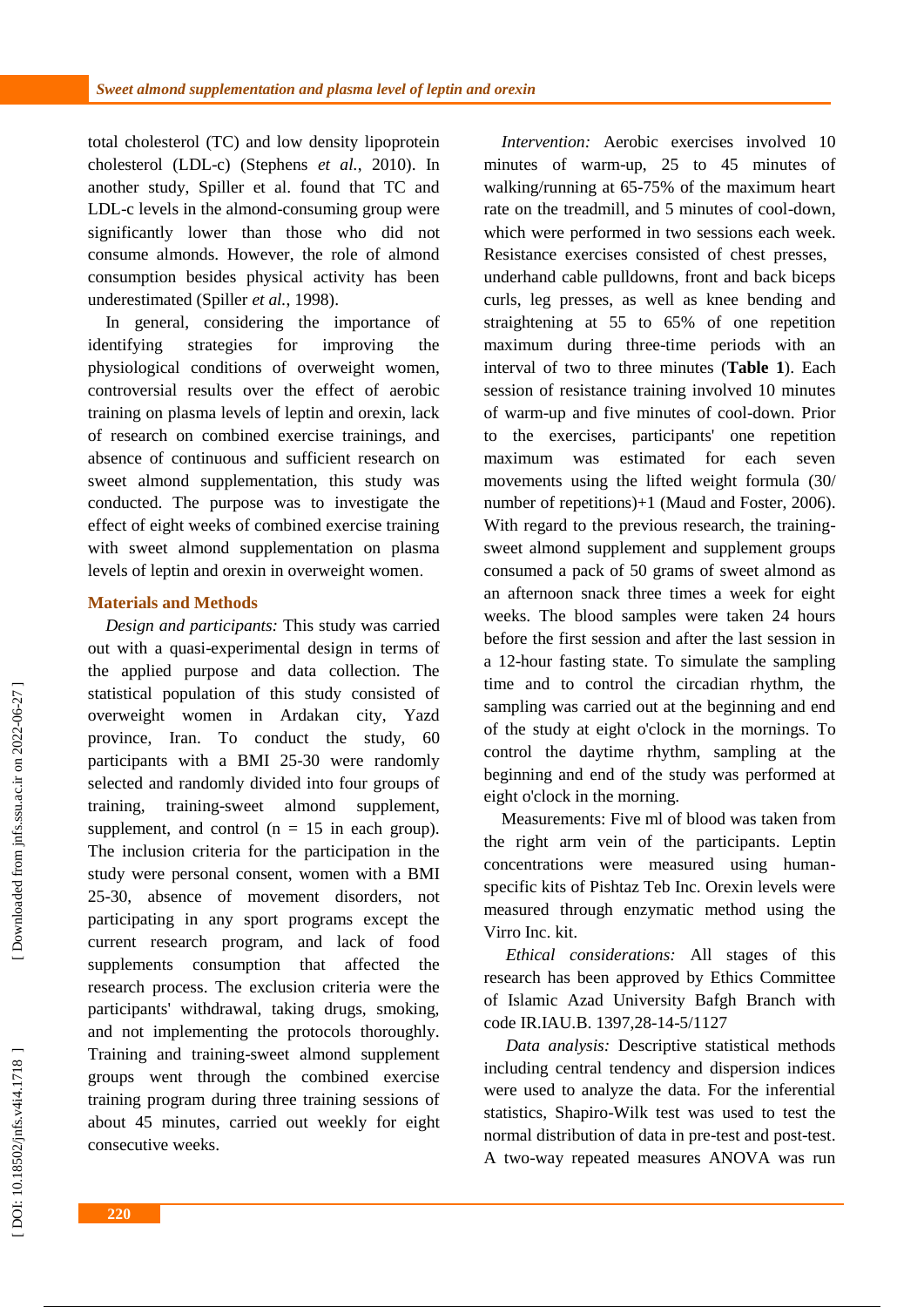thereafter. The significance level was preset at Pvalue  $\leq$  0.05 and all statistical analyses were conducted using SPSS 22.

#### **Results**

**Table 2** demonstrates the mean of age, weight, height, BMI, plasma levels of orexin and leptin in control and experimental groups before and after chronic aerobic exercise. The results showed that eight weeks of combined exercise training had a significant effect on plasma levels of leptin and orexin among the overweight women. It increased the serum orexin levels and decreased the leptin levels ( $P \leq 0.05$ ), but eight weeks of sweet almond supplementation had no significant effect on plasma levels of leptin and orexin in overweight women; however, it lead s to a slight increase in orexin and a

slight decrease in leptin levels ( $P \le 0.05$ ). Moreover, the results indicated a significant effect on simultaneous use of combined exercise training and sweet almond supplements on plasma levels of leptin and orexin in overweight women: concurrent use of sweet almond supplements decreased the leptin levels significantly and increased the orexin levels significantly ( $P \le 0.05$ , **Table 3**).

The means' comparisons showed that simultaneous use of sweet almond supplements and combined exercise training did not have a significant effect on serotonin elevation and reduction of leptin compared to the sweet almond supplement and combined exercise training groups. In other words, training and of sweet almond supplementations did not have a synergistic effect on each other ( $P \le 0.05$ )

#### Table 1. Combined exercise training program for eight weeks

| Training $1^{th}$ week $2^{nd}$ week $3^{th}$ week |  |    |                         |                          | 4 <sup>th</sup> week | $5^{\text{th}}$ week    | $6^{\text{th}}$ week |                   | $7th$ week                          | 8 <sup>th</sup> week |
|----------------------------------------------------|--|----|-------------------------|--------------------------|----------------------|-------------------------|----------------------|-------------------|-------------------------------------|----------------------|
| Repetition $I^a$ R <sup>b</sup>                    |  |    | $I^a$ $R^b$ $I^a$ $R^b$ |                          | $I^a$ $R^b$          | $I^a$ $R^b$ $I^a$ $R^b$ |                      | ${\bf I}^{\bf a}$ | $R^b$                               | $I^a$ $R^b$          |
| Endurance 65 25 65 25 65 30 65 30 65 35 65 35 65   |  |    |                         |                          |                      |                         |                      |                   |                                     | 40 65 40             |
| Strength $60 \quad 3*8$                            |  | 60 | $3*8$                   | $60 \quad 3*10 \quad 60$ | $3*10$ 60 $3*12$     |                         | 60 3*12              |                   | $60 \quad 3*14 \quad 60 \quad 3*14$ |                      |

**a:** Intensity percentage, **b:**Repetition

**Table 2.** Mean ( $\pm$  Standard Deviation) of age, height, weight, body mass index (BMI), orexin, leptin in 4 groups

| <b>Variables</b>        | <b>Training-Supplement</b> | <b>Training</b>   | <b>Supplement</b> | <b>Control</b>    | P-value <sup>a</sup> |
|-------------------------|----------------------------|-------------------|-------------------|-------------------|----------------------|
| Age $(y)$               | $34.79 \pm 6.62$           | $33.20 \pm 4.35$  | $36.45 \pm 3.51$  | $34.85 \pm 3.54$  | 0.40                 |
| Height (cm)             | $175.30 \pm 7.54$          | $173.13 \pm 7.24$ | $176.2 \pm 3.26$  | $174.12 \pm 4.09$ | 0.65                 |
| Weight (kg)             | $85.25 \pm 9.32$           | $84.19 \pm 6.41$  | $88.57 \pm 10.27$ | $85.50 \pm 8.60$  | 0.66                 |
| BMI(kg/m <sup>2</sup> ) | $27.81 \pm 2.19$           | $28.09 \pm 2.35$  | $28.60 \pm 4.09$  | $28.14 + 2.20$    | 0.15                 |
| Orexin $(ng/ml)$        | $11.35 \pm 1.32$           | $11.10 \pm 1.28$  | $9.25 \pm 1.05$   | $09.04 \pm 1.76$  | 0.66                 |
| Leptin $(ng/ml)$        | $1.43 \pm 0.57$            | $1.68 \pm 0.97$   | $1.99 \pm 0.77$   | $2.22 + 0.98$     | 0.52                 |
|                         |                            |                   |                   |                   |                      |

**a:** Shapiro -Wilk test

**Table 3.** Comparison of Imean ( $\pm$  standard deviation) of leptin and orexin indices in pre-test and post-test in 4 groups

| <b>Variables</b> | <b>Groups</b>              | <b>Pre-test</b> | Post-test        | P-value <sup>a</sup> | P-value <sup>b</sup> |
|------------------|----------------------------|-----------------|------------------|----------------------|----------------------|
| Leptin $(ng/ml)$ | <b>Training-Supplement</b> | $2.31 \pm 0.62$ | $1.43 \pm 0.91$  | 0.001                | 0.008                |
|                  | <b>Training</b>            | $2.20 \pm 0.86$ | $1.68 \pm 0.57$  | 0.001                |                      |
|                  | Supplement                 | $2.18 \pm 0.94$ | $1.99 \pm 0.78$  | 0.12                 |                      |
|                  | Control                    | $2.22 \pm 0.72$ | $2.17 \pm 0.98$  | 0.75                 |                      |
| Orexin $ng/ml$ ) | Training-Supplement        | $9.25 \pm 1.35$ | $11.35 \pm 1.28$ | 0.001                | 0.06                 |
|                  | Training                   | $9.15 \pm 1.99$ | $11.10 \pm 1.32$ | 0.001                |                      |
|                  | Supplement                 | $8.44 \pm 1.87$ | $8.95 \pm 1.09$  | 0.54                 |                      |
|                  | Control                    | $9.02 \pm 1.68$ | $8.99 \pm 1.67$  | 0.86                 |                      |

a: Student t-test, b: Two-way ANOVA test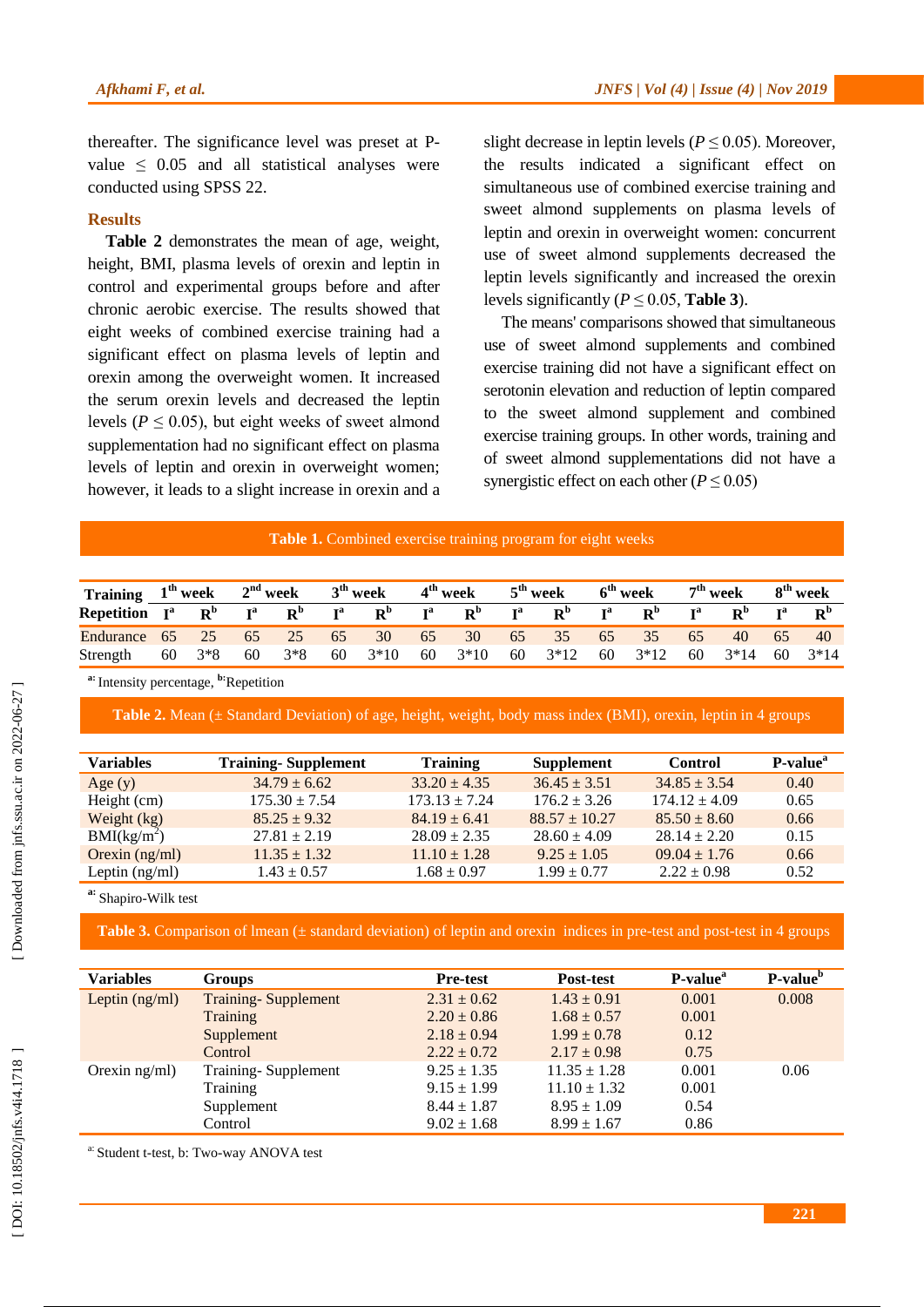#### **Discussion**

The results indicated that eight weeks of combined exercise training with sweet almond supplementation had a significant reducing effect on the plasma levels of leptin in overweight women. Some researchers reported that aerobic, resistance , and combined physical exercises reduced blood leptin levels (Ghiasi *et al.*, 2017) . In contrast, this result was not in agreement with the results of Omraii et al. (Omraii, 2016). The disagreement between the results can be attributed to the age, gender, and type of the exercise of the participants .

Research revealed that sport activities in adults led to weight loss and fat percentage reduction in a short period of time. The mechanism that regulates the changes in energy balance and leptin level is still unclear, but it is clear that this happens through a change in the expression of the ob gene in the adipose tissue. The adipose tissue can detect the energy balance and lipid content as an energy storage mechanism that regulate s the *ob* gene expression. Recent studies have shown that subcutaneous fat compared to visceral fat is the main source of leptin secretion. On the other hand, the results showed that almond supplementation reduced the level of leptin; however, it was not significant and could be attributed to the high levels of oleic acid in almond because. Since this fatty acid and its Co -A decrease the phosphatidate phosphohydrolase enzyme activity , they reduce the liver triacylglycerol. The presence of lignans and fatty acids , like linoleic acid in the almond and its oil, reduce the absorption and synthesis of fat. Therefore, almond supplement consumption along with the combined exercise training can have beneficial effects on leptin.

On the other hand, the physiological pressure resulting from physical activity is one of the potential regulators of leptin secretion from adipose tissue. The changes in metabolism balance, systemic hormonal concentrations, and energy expenditure may affect plasma leptin concentration and subsequently leptin function. Besides their effective roles in weight loss, doing exercises and physical activity can trigger the hormone concentration affecting leptin such as cortisol, insulin, and sex hormones. Anaerobic exercises may affect the leptin secretion by influencing these factors, which requires further investigation (Mohammadhassani *et al.*, 2015) .

The results also showed that eight weeks of combined exercise training with sweet almond supplementation had significantly increased the plasma levels of orexin in overweight women.

This is in line with the findings of Sellayah et al. (Sellayah *et al.*, 2011) and Bronsky (Bronský *et al.*, 2007). These researchers believe that physical exercises are associated with increasing the orexin levels. However, the results obtained by Mohammadhassani et al . (Mohammadhassani *et al.*, 2015) and Abdi (Abdi *et al.*, 2015) were in contrast to them. Th ey found that doing exercises did not affect the orexin levels. The reason for contradiction of the results can be attributed to the intensity and duration of the exercises. Sellayah et al. found that obesity in participants with orexin deficiency may be due to the inability of brown preadipocytes to be differentiated from brown adipose tissue, which reduced the brown fat thermogenesis and lowered the energy expenditure (Sellayah *et al.*, 2011) . Teske et al. demonstrated a relationship between hypothalamic orexin receptors and spontaneous physical activity , which were stimulated by orexin A: obesity resistance due to the increased orexin messages is accompanied by high levels of spontaneous physical activity. According to their findings, spontaneous physical activity in lean rats was more sensitive to both orexin -1 receptor antagonist and a quick response to orexin -2 antagonist (Teske *et al.*, 2008). It is worth noting that a part of the biological function of orexin was discovered by Makela. This researcher proved that orexin messages greatly inhibited diet -induced obesity and the development of insulin resistance in rodents. Although this substance does not change the respiratory fraction (indirect index of lipid versus carbohydrate intake), it increases energy expenditure in large quantities. Furthermore, an intense orexin stimulation reduces the food intake (Mäkelä, 2010) .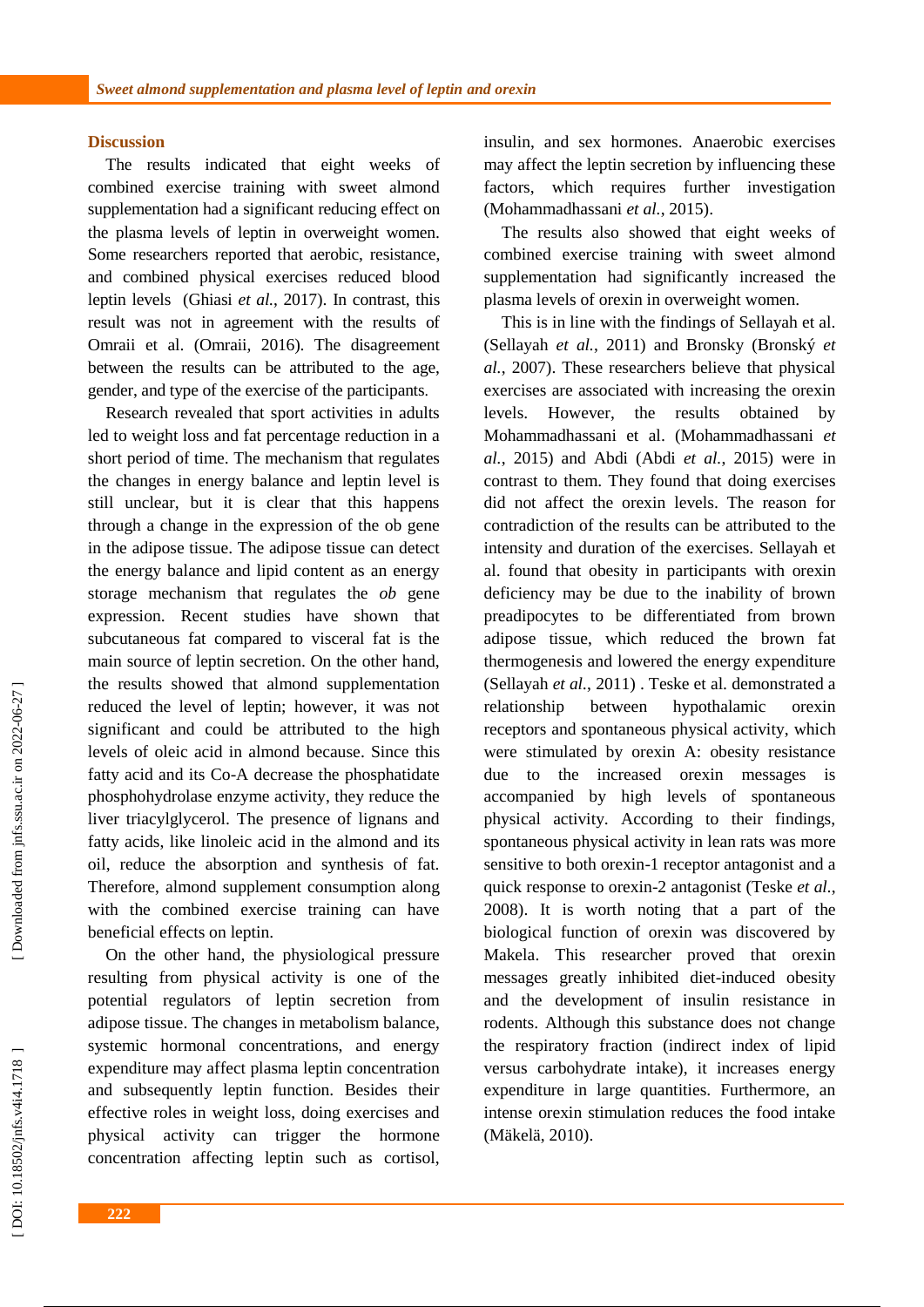So far, the effect of almond consumption on orexin levels has not been considered by any research study. The present research findings did not show any significant effect of almond consumption on orexin levels. However, research has shown that diets containing almonds increase blood lipoprotein levels. Consuming almonds mainly reduces coronary heart diseases and ha s antioxidant properties. Almond has a high level of unsaturated fats and a low level of saturated fat. Therefore, its consumption is effective in reducing lipids, especially cholesterol and reduces the risk of cardiovascular diseases (Ramezanpour and Khosravi, 2013) .

Its role on orexin performance is ambiguous, since Hassanpur (Hassanpour, 2016) found that the effect of aerobic exercises along with sweet almond supplementation could lead to a significant difference on body composition and aerobic endurance compared to aerobic exercises. Moreover, Bronsky et al. investigated the effect of concurrent exercise and dietary restrictions on orexin and leptin levels in obese children (33 girls and 25 boys) and indicated that orexin -A levels increased during the weight loss (Bronský *et al.*, 2007). By comparing these two studies, it can be expected that almond consumption and orexin levels should have interactive effects on body composition and in fat level changes, but the results of this study

#### **References**

- **Abdi Z, Tadibi V & Behpoor N** 2015. Acute effects of intermittent hypoxia and acute aerobic exercise on Orexin -A level and blood pressure in pre -hypertensive patients. *Journal of Kermanshah University of medical sciences.* **19 (3)**: 128 -135.
- Ara I, et al. 200 . Serum free testosterone, leptin and soluble leptin receptor changes in a 6 -week strength -training programme. *British journal of nutrition.* **96 (6)**: 1053 -1059.
- **Bronský J, et al.** 2007. Dynamic changes of orexin A and leptin in obese children during body weight reduction. *Journal of physiological research.* **56**: 89 -96.
- **Esfah lan AJ, Jamei R & Esfah lan RJ** 2010. The importance of almond (Prunus amygdalus L.) and

did not support this assumption. The reason for this result may be attributed to the low almond consumption in the groups. Thus , further research is needed in this area .

#### **Conclusion**

The results of this study indicated that combined exercise training along with sweet almond supplementation could affect levels of serum orexin and leptin in overweight women. However, these two interventions did not reinforce each other and their simultaneous use did not increase the sole effect of combined exercise training. Accordingly, it can be recommended that simultaneous training and supplement consumption develop an effective intervention on orexin and leptin levels in overweight women .

#### **Acknowledgments**

Thanks and gratitude go to all those who have supported the authors.

## **Authors' contribution**

Afkhami F performed fieldwork and experimental work and Fattahi A and Abbasi H contributed in the study design, data collection, data handling , and manuscript preparation. All authors read and approved the final manuscript .

## **Conflict of interest**

None

its by -products. *Journal of food chemistry.* **120 (2)**: 349 -360.

- **Ghiasi S, Faridniya S, Maleki Mansourabad S, Abdollahzade Fard A & Abdollahzade Fard N**  2017. Response of Leptin and C -reactive Protein Serum Levels to 12 Weeks Moderate Intensity Aerobic Exercise in Obese Men. *Journal of chemical health risks.* **7 (1)**: 33 -37 .
- **Halliwill JR, Buck TM, Lacewell AN** &**Romero SA** 2013. Postexercise hypotension and sustained postexercise vasodilatation: what happens after we exercise? *Journal of experimental physiology.* **98 (1)**: 7 -18.
- **Hassanpour S** 2016. The effect of six weeks of aerobic exercises along with sweet almond